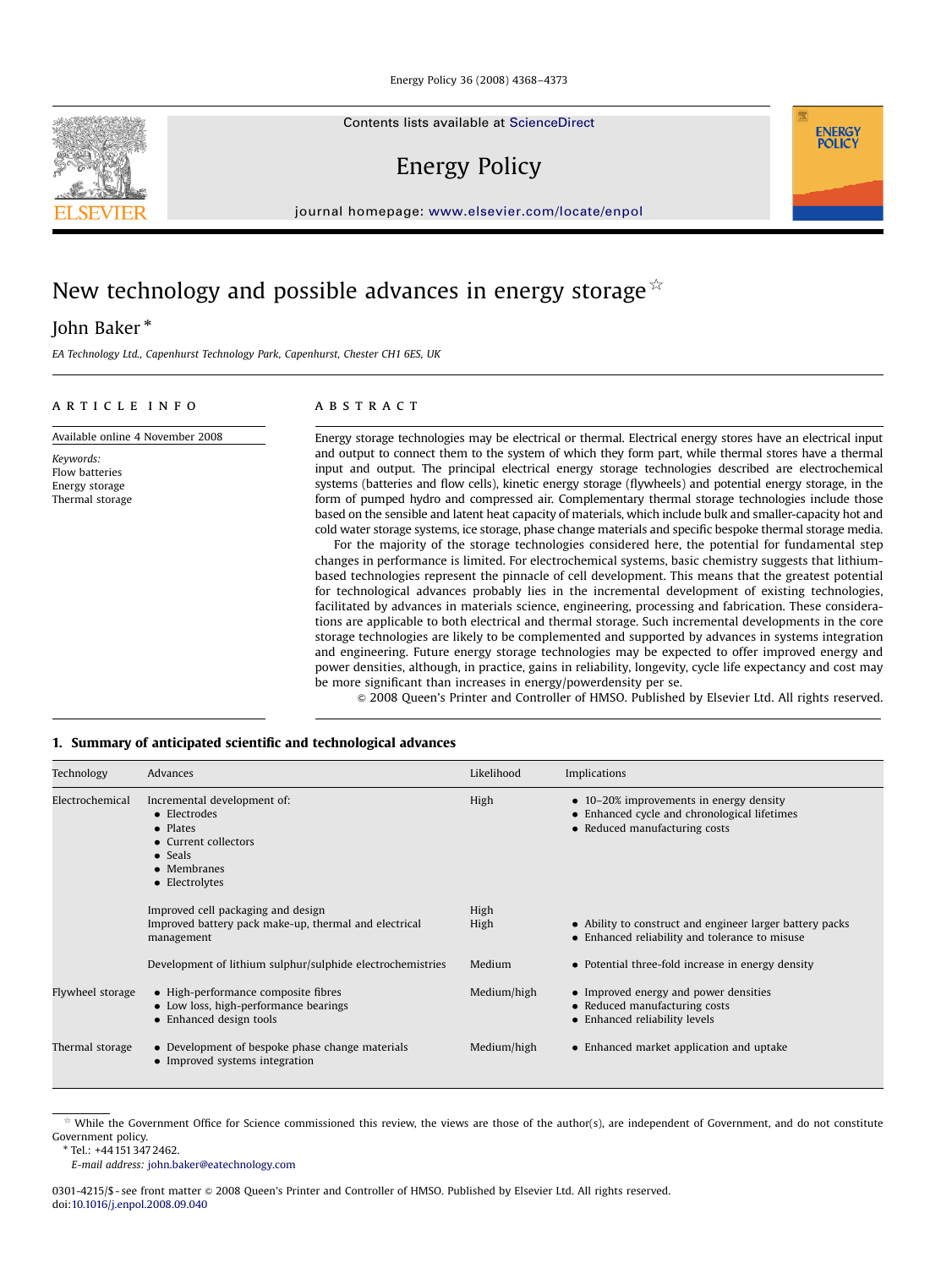### 2. Energy storage

Energy storage embraces a wide range of energies, technologies, scales and applications. Energy may be converted to stored form in chemical, electrical, kinetic, potential or thermal media. It can be converted for final use directly, for example when heat is taken from a thermal energy store, or indirectly via an energy conversion system, for example when electricity is generated via the turbine generator of a pumped hydro storage system.

Energy storage systems are generally described as either electrical or thermal. Electrical energy storage embraces all the technologies and systems where the external interface is electrical. The energy storage medium itself may use one of a number of technologies, including electrochemical systems, kinetic energy storage and potential energy storage.

The electrical interface is an essential element of electrical energy storage systems and is provided by a power conversion system (PCS). The PCS can represent more than 25% of the overall cost of a complete electrical energy storage system.

In contrast, thermal energy storage systems utilise either the sensible or latent heat capacity of materials to provide a heating or cooling resource, which can be replenished as required.

Electrical energy storage systems find ready application in a diverse range of markets. They include traction and propulsion, the ubiquitous automotive starting, lighting and ignition (SLI) sector, standby power, remote area power supplies (RAPS) and in electrical power systems. This last-named sector is of most interest in the present paper.

In contrast, thermal energy storage has a somewhat more restricted applications domain, principally embracing the built environment, industry and certain other niche markets. Applications in the built environment are of principal interest in the context of this paper.

#### 3. Current status: electrical energy storage

Electrical energy storage embraces a broad range of technologies, which either directly or indirectly provide electrical energy storage via an electrical input and output. The principal technologies of interest within the context of the present paper are:

- $\bullet$  electrochemical systems (embracing batteries and flow cells),
- $\bullet$  kinetic energy storage systems, more commonly referred to as flywheel energy storage,
- potential energy storage in the form of either pumped hydro or compressed air storage.

Further developments are in hand in relation to hydrogen storage systems in which the electrolysis of water is used to generate hydrogen to power fuel cells, but these are outside the scope of this paper.

Electrical energy storage, principally in the form of large-scale pumped hydro systems, has historically been used in electrical power systems to even out imbalances between supply and demand. For example, base load power stations can be used at times of low demand, typically at night, to charge the energy store, which can be discharged at times of peak daytime demand. Such large pumped hydro systems also provide system operators with reserve generating power that can be brought into use quickly, for example when there is a surge in TV viewer figures or when conventional power stations are unexpectedly 'tripped', or taken off the system.

Applied at a smaller scale within the power distribution network, electrical energy storage is attracting increasing interest for applications such as distribution asset deferral, peak lopping, voltage support, the assurance of power quality and the integration of renewables into power systems.

Electric power systems will need electricity storage for systems balancing if forecasts of large-scale take-up of time variable or intermittent renewables such as wind prove accurate. Energy storage can reduce the need for conventional generating plant to be kept in reserve for times when renewables are unavailable, and would involve lower carbon emissions than fossil-fuel standby plant.

Electrical energy storage technologies include some that provide short duration, high-power discharges, such as flywheels, and others that provide a bulk storage capability and which discharge over extended time periods of several hours or more, for example pumped hydro. The following sections describe the principal electrical energy storage technologies. Although complementary developments in PCS technologies also contribute to improvements in overall system performance, these are not specifically covered in the present paper.

#### 3.1. Battery storage

Batteries are a long-established means of storing electricity in the form of chemical energy. They are classified as primary batteries, which are not rechargeable, or secondary batteries, which can be recharged. Only secondary batteries are considered in the context of the present review as primary batteries are not viable for bulk energy storage.

A battery comprises one or more electrochemical cells, with each cell comprising a liquid, paste or solid electrolyte, together with positive and negative electrodes. During discharge, electrochemical reactions at the two electrodes generate a flow of electrons through an external circuit. During the charging process, the electrochemical reactions are reversed via the application of an external voltage across the electrodes.

Battery technologies range from the mature and long-established lead-acid system (Pb-acid) through to various more recent and emerging systems and technologies, where advances are occurring in relation to sodium–sulphur, sodium–nickel chloride, and lithium ion systems. The last of these is attracting increased interest for possible use in power systems, having achieved market acceptance and uptake in consumer electronics in the socalled 3Cs sector: cameras, cellphones and computers.

[Table 1](#page--1-0) provides a summary of the essential performance characteristics of the principal battery electrochemistries currently of interest in the context of electrical power systems.

Important performance characteristics for batteries intended for use in power systems include:

- power rating and energy storage capacity,
- whole life cost,
- cycle and calendar lifetimes,
- safety and licensing considerations,
- size,
- round-trip energy efficiency level,
- operational and maintenance requirements.

#### 3.2. Lead-acid systems

Lead-acid batteries have been used in electrical power systems for more than a century. Indeed, lead-acid accumulators were used in early municipal power systems to provide the power at night, when demand was low and the generating plant was shut down. They provide a cost-competitive and proven solution to a